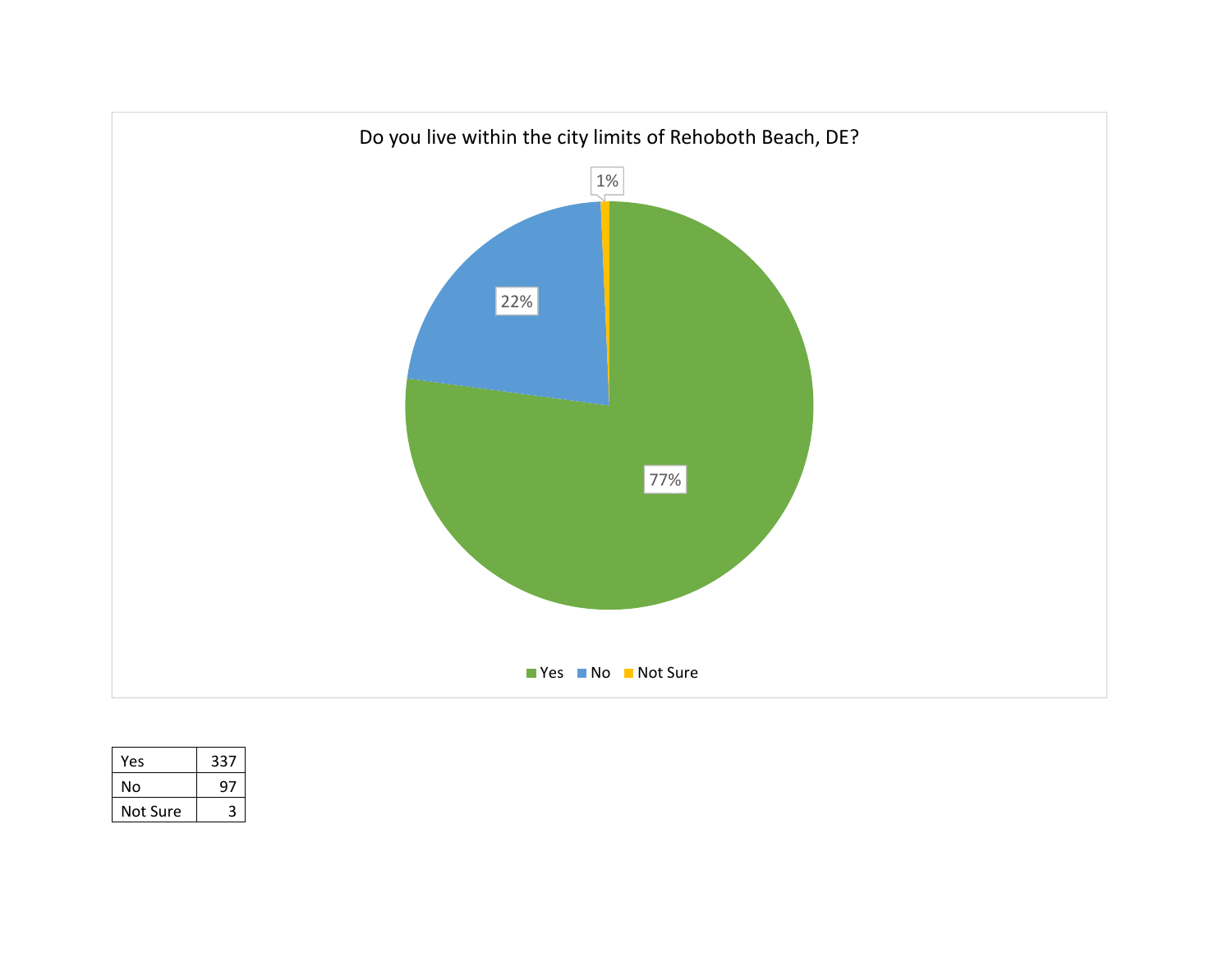## How much time do you spend in Rehoboth Beach?



| I live here year-round            | 145 |
|-----------------------------------|-----|
| I live here part-time             | 193 |
| I visit as much as possible       | 87  |
| I work or do business in the city | 12  |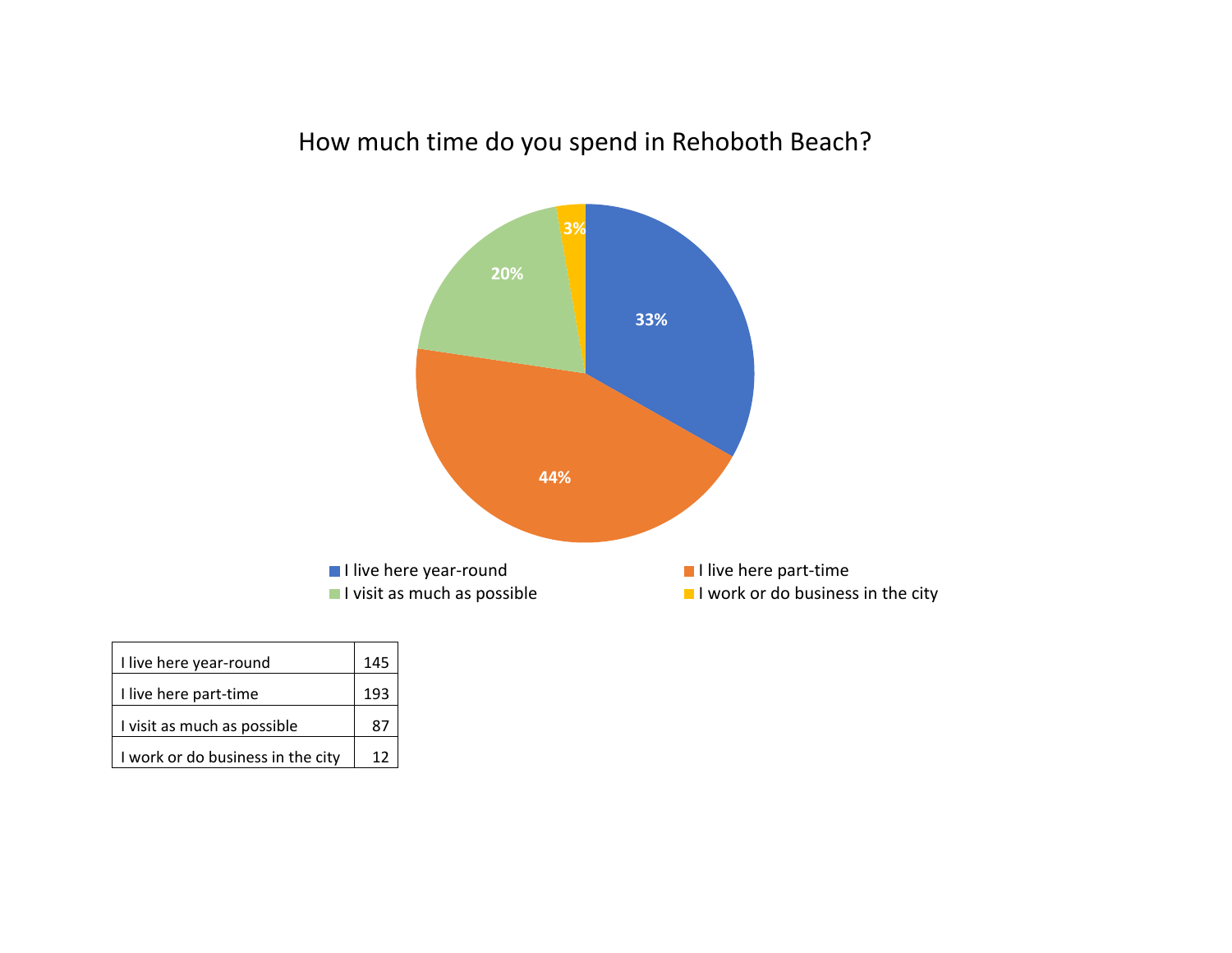

| Create aesthetically pleasing neighborhoods and business districts |     |
|--------------------------------------------------------------------|-----|
| Improve air quality                                                | 153 |
| Provide food and shelter for wildlife                              | 131 |
| Reduce storm water runoff                                          | 107 |
| Increase property values                                           | 65  |
| Shade                                                              | 14  |
| Other                                                              |     |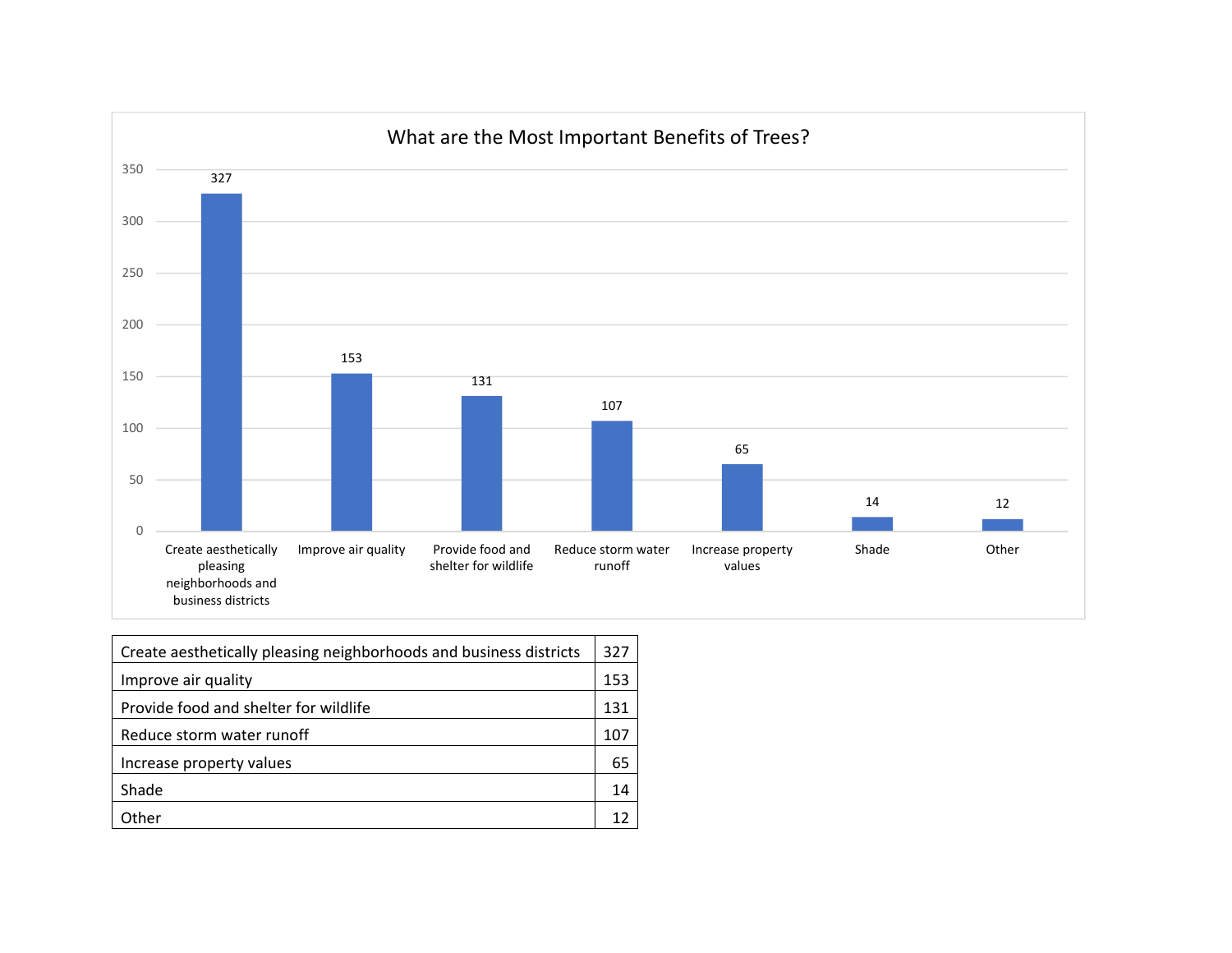

| Yes      | 360 |
|----------|-----|
| N٥       | 32  |
| Not Sure | 45  |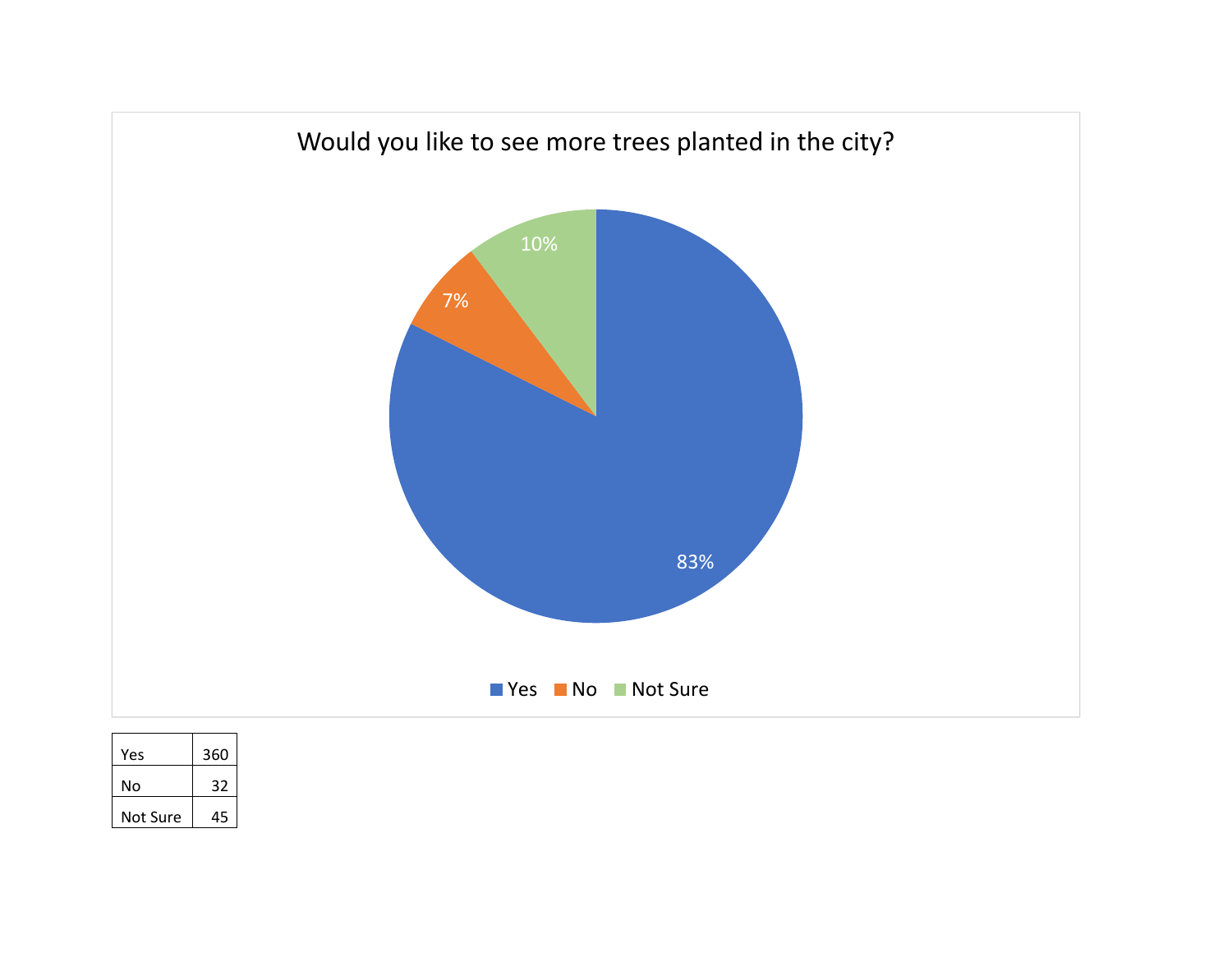

| Along streets between the sidewalk and the road |  |
|-------------------------------------------------|--|
| In city parks                                   |  |
| On private property<br>216                      |  |
| Other                                           |  |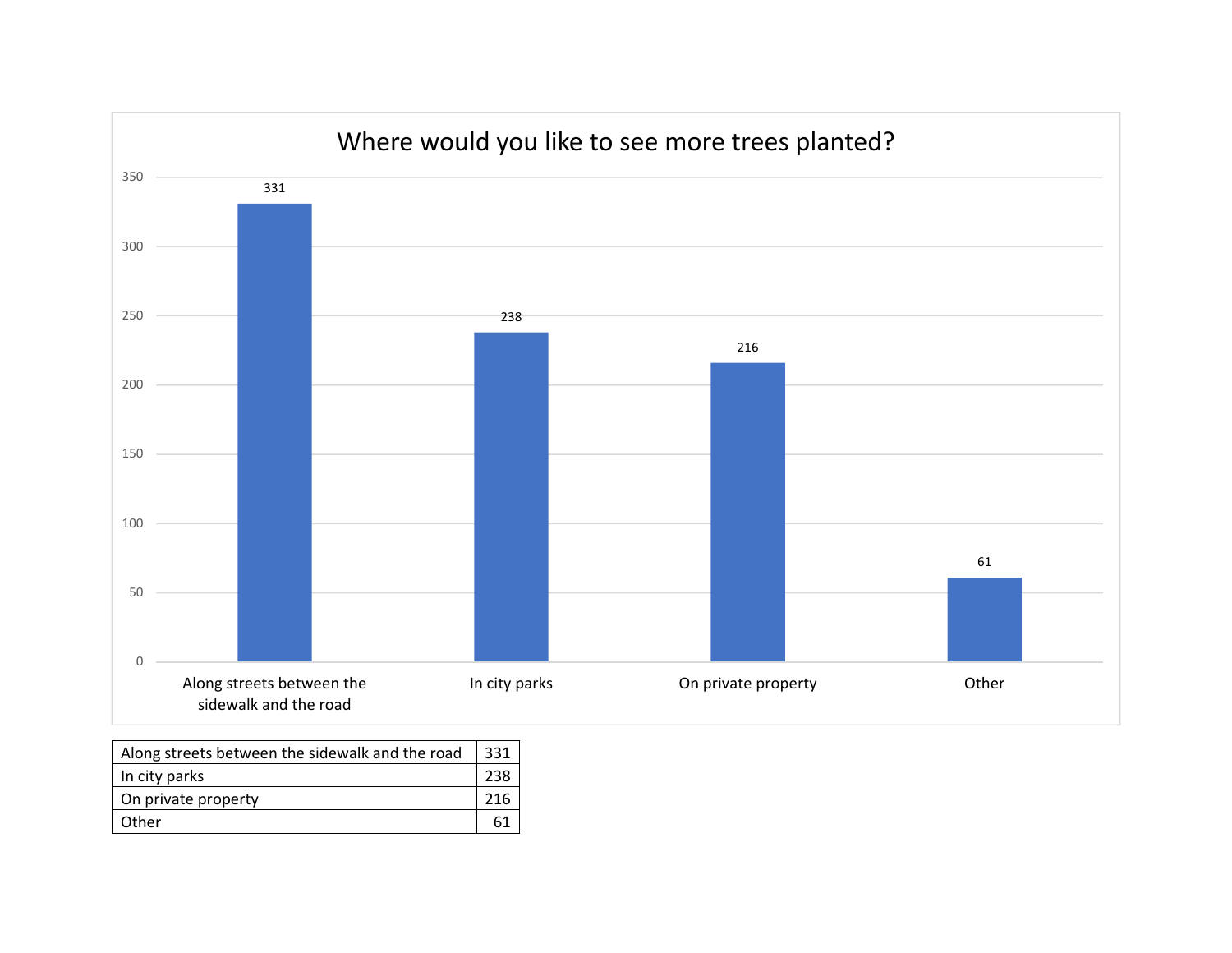

| Loss of mature trees                                           |    |
|----------------------------------------------------------------|----|
| Tree root damage to sidewalks, pipes, and building foundations |    |
| Safety issues related to trees or limbs falling                |    |
| Maintenance costs                                              | 86 |
| Messy leaves and fruit                                         | 52 |
| Loss of views                                                  |    |